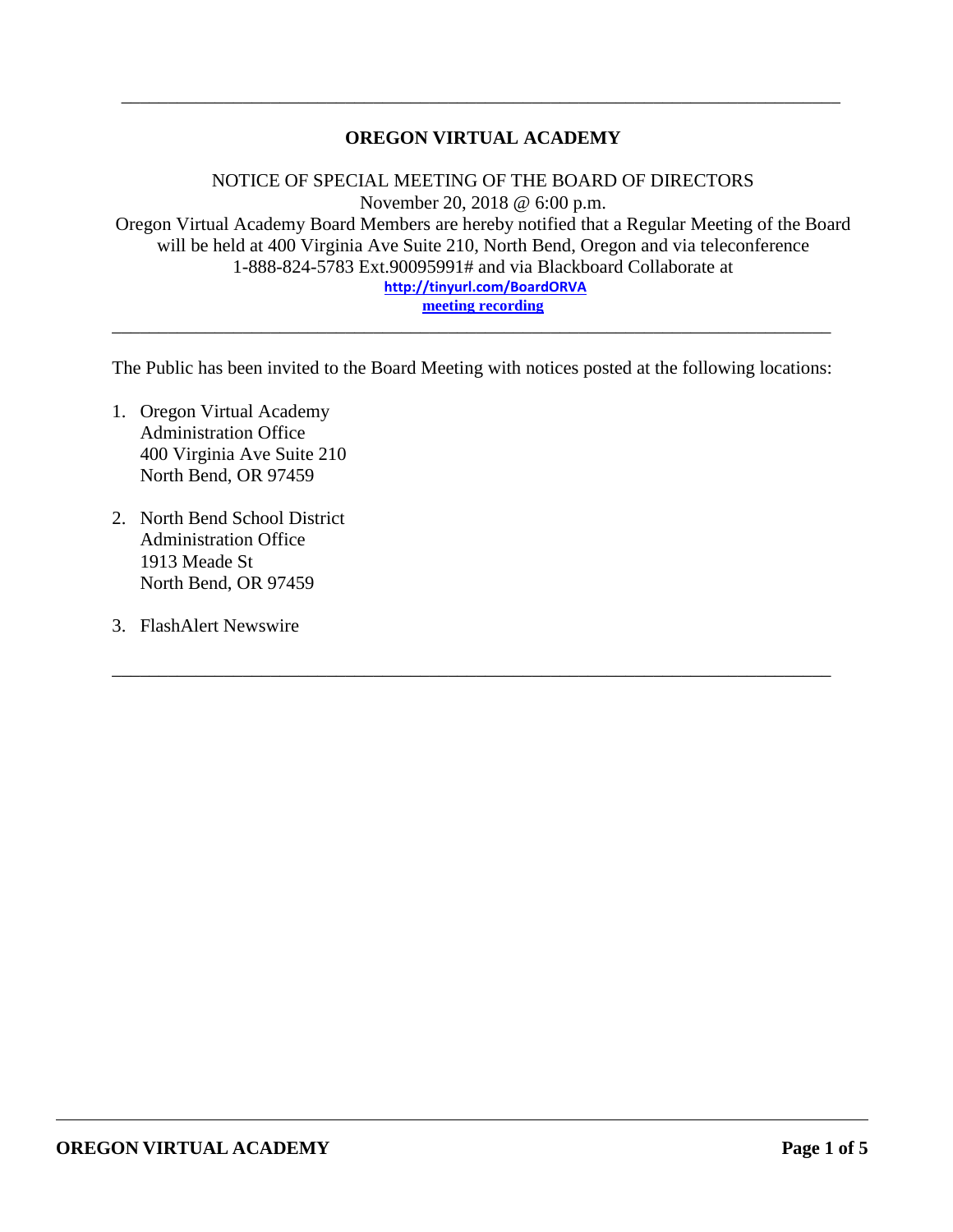### **MINUTES SPECIAL MEETING AGENDA**

#### **BOARD OF DIRECTORS OREGON VIRTUAL ACADEMY**

**Tuesday, November 20th , 2018 6:00 p.m.** ORVA Office 400 Virginia Ave Suite 210 North Bend, OR 97459

### **INSTRUCTIONS FOR PRESENTATIONS TO THE BOARD BY PARENTS AND CITIZENS**

The Oregon Virtual Academy welcomes your participation at the School's Board meetings. The purpose of a public meeting of the Board of Directors is to conduct the affairs of the School in public. We are pleased that you are in attendance and hope that you will visit these meetings often. Your participation assures us of continuing community interest in our School. To assist you in the ease of speaking/participating in our meetings, the following guidelines are provided.

- 1. Agendas are available to all audience members at the door to the meeting or by requesting the agenda from School Officials (541-751-8060).
- 2. The "Public Comment" portion is set aside for members of the audience to raise issues that are not specifically on the agenda. These presentations are limited to three (3) minutes and total time allotted to non-agenda items will not exceed fifteen (15) minutes. The Board may give direction to staff to respond to your concern or you may be offered the option of returning with a citizen-requested item.
- 3. When addressing the Board, speakers are requested to stand, to state their name and address, and to adhere to the time limits set forth.
- 4. Citizens may request that a topic related to school business be placed on a future agenda by submitting a written request at least seventy-two (72) hours in advance of any regular meeting. Once such an item is properly placed on the agenda, the Board can respond, interact, and act upon the item.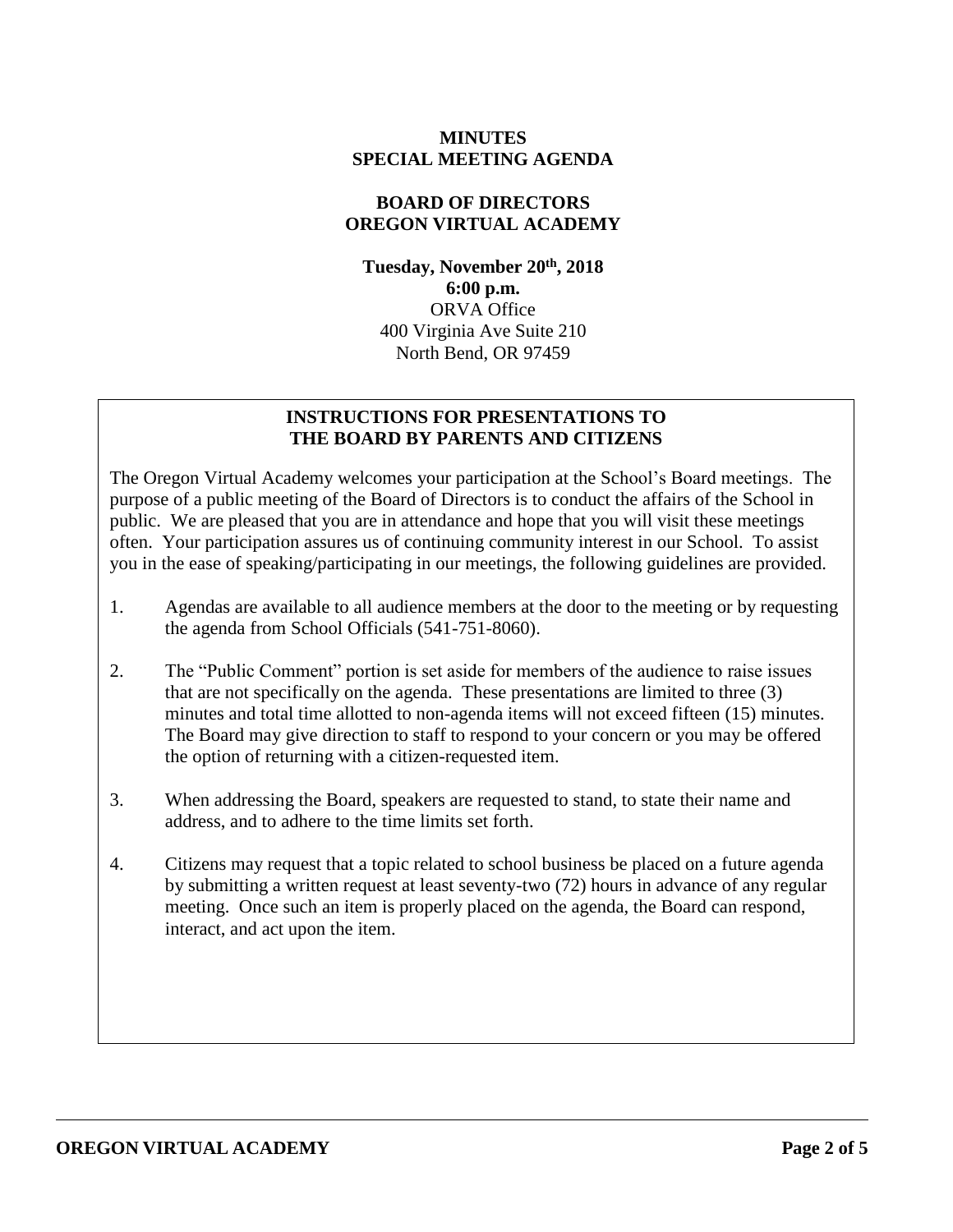## **I. PRELIMINARY**

**A.** CALL TO ORDER

Meeting was called to order by the Board Chair at \_\_\_ P.M.

#### **B.** Roll Call

| <b>Member</b>       | <b>Title</b>  | Term      | <b>Present</b> | <b>Absent</b> | In | Out |
|---------------------|---------------|-----------|----------------|---------------|----|-----|
| Mr. Paul Tannahill  | Member        | 2015-2018 | v<br>$\lambda$ |               |    |     |
| Mr. Michael Herndon | Member        | 2015-2018 |                |               |    |     |
| Ms. Terri Bennink   | Secretary     | 2016-2019 | X              |               |    |     |
| Mr. Steven Isaacs   | Member        | 2016-2019 | x              |               |    |     |
| Mr. Brian Bray      | Chairman      | 2016-2019 | X              |               |    |     |
| Mr. Barry Jahn      | Vice Chairman | 2017-2020 | X              |               |    |     |
| Vacant              | Member        | 2017-2020 |                |               |    |     |

## **II. COMMUNICATIONS**

**A.** PUBLIC COMMENTS:

No individual comment shall be for more than three (3) minutes and the total time for this purpose shall not exceed fifteen (15) minutes. Board members may respond to comments however no action can be taken. The Board may give direction to staff following comment.

### *Ms. Adams addressed the board regarding her resignation and advocates for her students and staff.*

**B.** BOARD/STAFF DISCUSSION

### **III. CONSENT AGENDA ITEMS**

All matters listed under the consent agenda are considered by the Board to be routine and will be approved/enacted by the Board in one motion in the form listed below. Unless specifically requested by a Board member for further discussion or removed from the agenda, there will be no discussion of these items prior to the Board votes on them. The Head of School recommends approval of all consent agenda items.

**A.** ITEMS FOR APPROVAL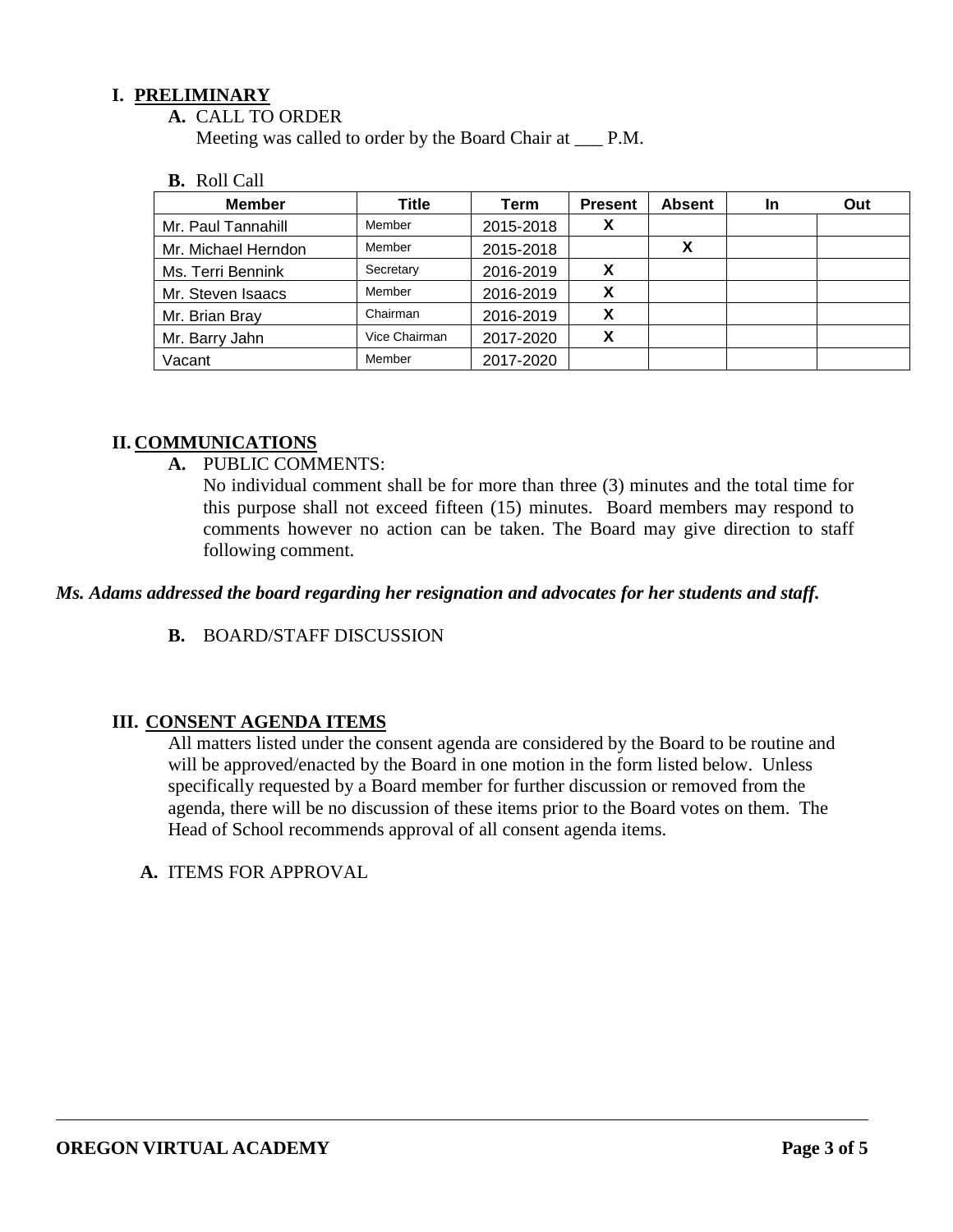# **IV. ACTION ITEMS**

## **A.** IV-BDRPT-01\_10-16-18

Discussion and Possible Action on Health Insurance renewal.

| <b>Member</b>       | <b>Motion</b> | Aye           | <b>No</b>             | <b>Abstain</b> | <b>Absent</b> |
|---------------------|---------------|---------------|-----------------------|----------------|---------------|
| Mr. Paul Tannahill  |               | χ             |                       |                |               |
| Mr. Michael Herndon | χ             | Χ             |                       |                |               |
| Ms. Terri Bennink   |               |               |                       |                | χ             |
| Mr. Steven Isaacs   |               | Χ             |                       |                |               |
| Mr. Brian Bray      | 2nd           | X             |                       |                |               |
| Mr. Barry Jahn      |               | Χ             |                       |                |               |
| Vacant              |               |               |                       |                |               |
|                     | Carried       |               |                       |                |               |
| Motion              |               | Not Carried ( | Vote, $(A)$ $(N)(Ab)$ | Tabled         |               |

*Mr.* 

*Bray explains the need for the special meeting in light of the insurance renewal due date.*

*Mr. Herndon shares why we are waiting on changing insurance providers now. There are some issues with location of providers, but the timeline did not allow for a change in insurance at this time. We will do some research in the next year to see what can be done differently later.* 

*Mr. Jahn clarifies that the board did not do nothing. All of the options were considered and all efforts were made to accommodate the change in insurance but the timeline simply did not allow.* 

*Ms. Perrette shares that there is no specific time line for right now. What we are approving now, will buy time to look at other option. We have to give Insperity notice and if we don't renew now, we risk staff having no insurance at all.* 

*Mr. Herndon inquires about the cost difference and what the plan for that is.*

*Mr. Werlein reports that there will be a \$50,000 increase that was outlined in the documents provided. Is the increase going to be passed to employees or will the board cover the difference? The board will need to discuss what they want to do.*

*Ms. Perrette shares that she does not have the information on how much the cost would be if the board decides to pass it on to the employee.*

*Mr. Chun-Hoon shares that the surplus is not available to cover the \$50,000. When doing to the budget an increase on health insurance was not allocated but rather flat to last year.*

*Mr. Herndon shares that an increase on insurance should be happening in the budget each year.*

*Mr. Bray reports that passing this motion tonight does not mean that the board is passing a cost to the employee. The motion for a funding source will happen in the December meeting.*

*Mr. Herndon moves to approve the Insperity health insurance renewal. Mr. Bray seconded the motion.* 

### **OREGON VIRTUAL ACADEMY Page 4 of 5**